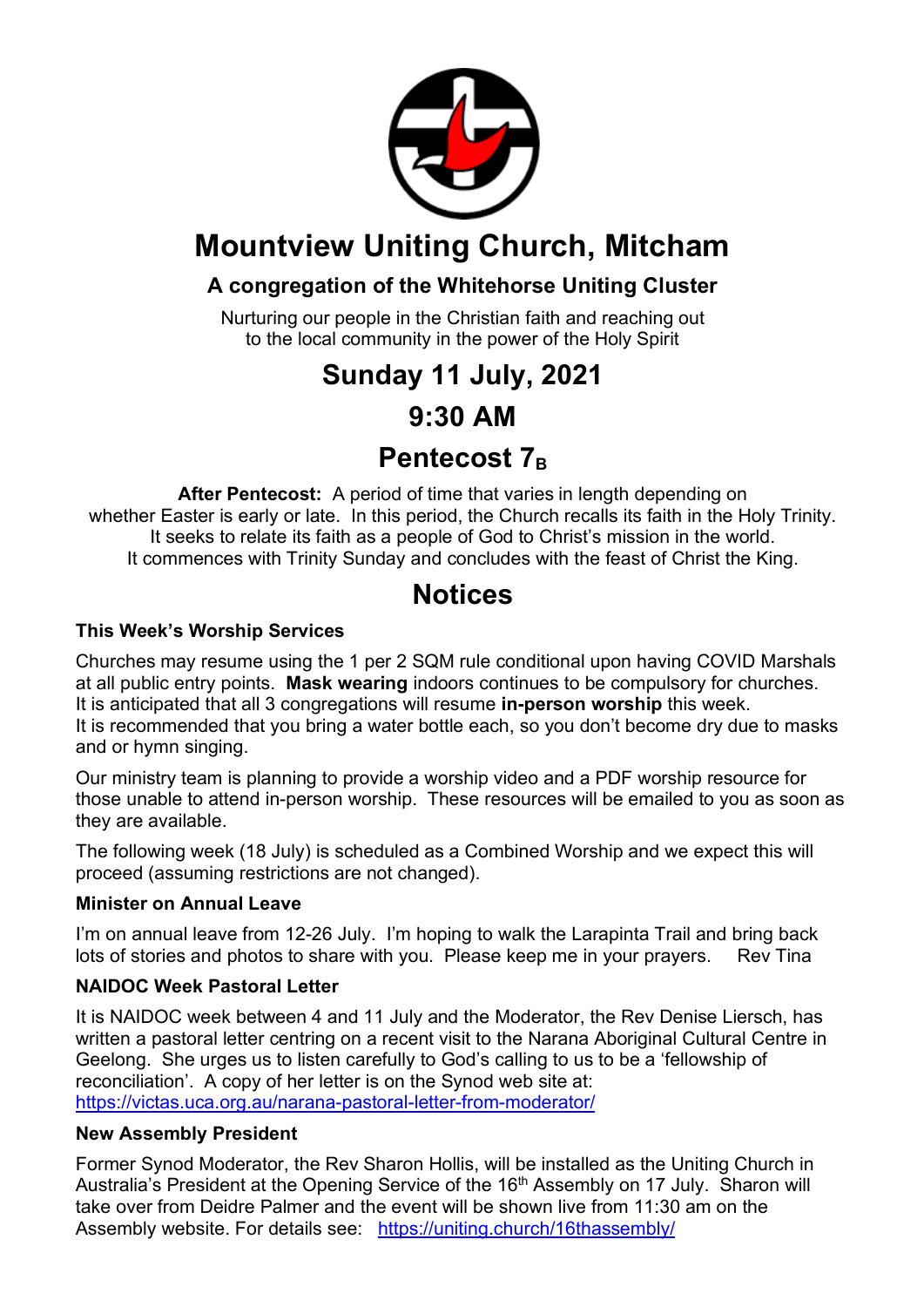#### **Direct Offering Contributors**

From 31/07/2021 the Direct Offering program provided by U Ethical will no longer operate, and will be replaced by direct giving to Mountview Church.

#### **Why is U Ethical making this change?**

The Direct Offering program originated at a time before the prevalence of internet banking. It was designed to make giving to the Church easy and seamless and it has proven a very valuable mechanism for the Church to benefit from your offering. However, with every increasing regulation, particularly in relation to client identification; it is no longer feasible to offer this service.

#### **What do you need to do?**

Prior to the end of July, you will need to establish a **recurring direct payment from your bank account to Mountview's bank account.** The bank details are shown below. Please ensure the description is titled 'direct giving'. For details on how to do this, please see David Rowe or myself, or contact your bank. As you establish a direct bank payment, you are encouraged to reflect on your level of giving. Any increase you can make to your regular offering will be of great benefit to Mountview in its mission and ministry. Peter Cox

#### *members should contact us if they need the bank details*

#### **Do you have a heart for today's KIDS?**

Three teachers from Burwood Heights PS have approached our Cluster for help in starting a Christian KIDS CLUB at the school, in after-school hours once a month.

They have identified a need and are asking us to support them.

We'd need two or three committed Cluster members, willing to work with the teachers and a member of our ministry team, to explore the possibility.

Volunteer roles for the Kids Club to proceed would range from liaison & planning to providing & serving snacks.

Forest Hill already runs a Kids Hope mentoring program for vulnerable kids at this school. So this could be an extension of our ministry to the wider community there.

#### Interested? Need more information? Please contact Rev. Peter on 0434 310 862

## **Worship Roster**

#### **This Sunday 11 July:**

Rev Tina Lyndon Ng Margot Kemke (Vestry/Fellowship) Jenny Balshaw (Fellowship) David Rowe (Lead Steward)

#### **Next Sunday 18 July:**

Combined Service at Mountview Denyse Ward (Vestry/Fellowship) Peter Cox (Fellowship) John Cosstick (Lead Steward)

## **Lectionary Readings**

**This Sunday 11 July:**  John Williams 2 Samuel 6:1-5, 12b-19 Psalm 24 Ephesians 1:3-14 Mark 6:14-29 **Next Sunday 18 July:**  Margaret Cosstick 2 Samuel 7:1-14a Psalm 89:20-37 Ephesians 2:11-22 Mark 6:30-34, 53-56